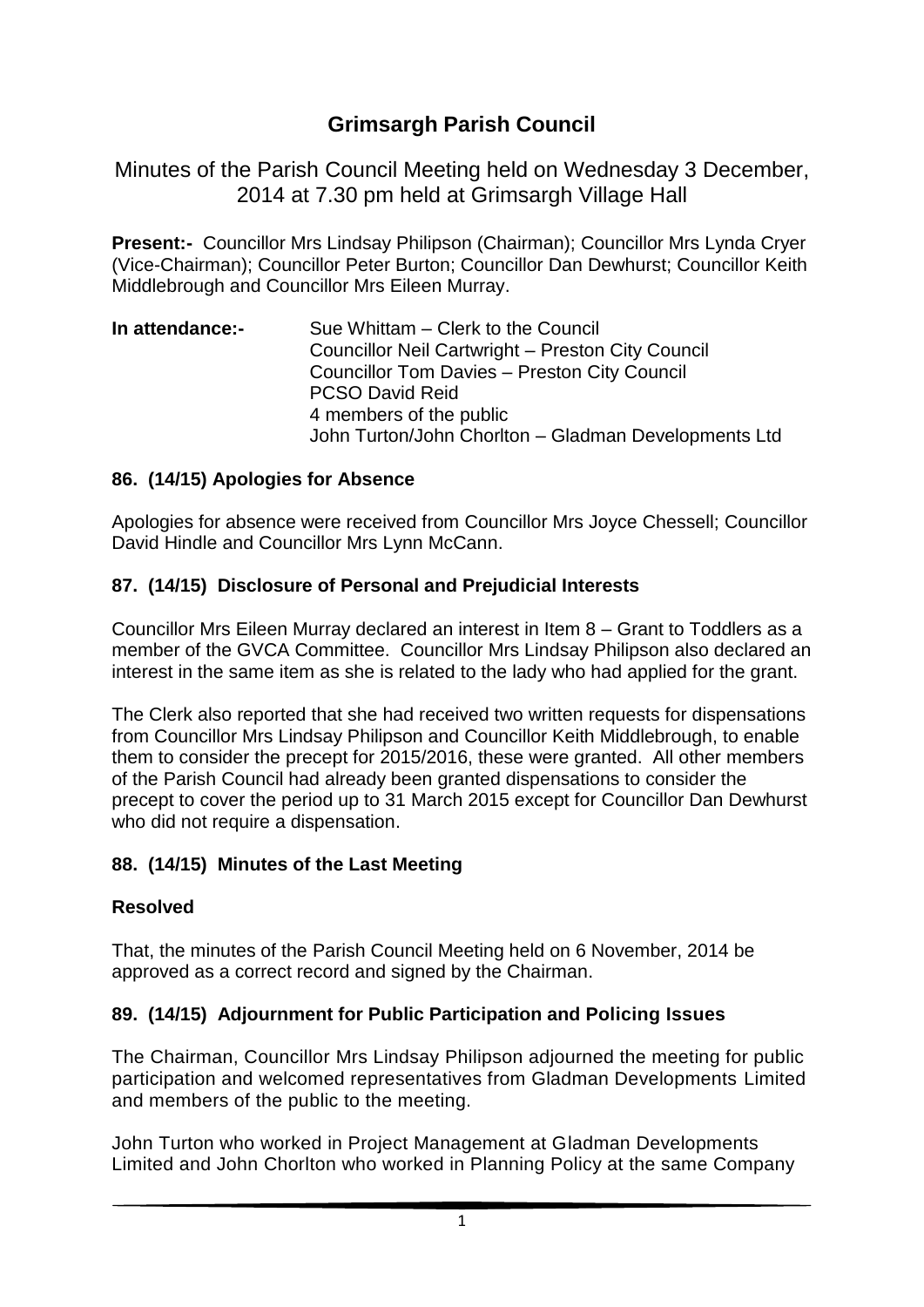introduced themselves and gave the background to the planning application for land off Preston Road that had recently been submitted to Preston City Council. They explained that the application was for up to 150 houses and was waiting for validation by the City Council. A public consultation had been carried out in November at the village hall and approximately 15 people had attended. They were happy to answer questions about the proposed scheme. They stated that because Preston had not yet demonstrated their five year land supply then considerable weight was attached to sustainable development. Gladman Developments had placed boards on display in the room showing a schematic of their proposed plan.

A member of the public raised concerns about the amount of people attending the public consultation and that letters had not been received by residents in Elston Lane who were directly affected by this proposed development. John Turton said that the letters had been delivered by Royal Mail and he would speak to the member of the public outside the meeting.

A member of the public asked if the Old Orchard would be included in the proposed development and Gladman Developments Limited confirmed that it would be.

Gladman Developments Limited stated that there was a shortage of housing in Preston and not enough family homes. Their proposed development in Grimsargh was sustainable and close to employment. It was noted that 35% of the homes would be affordable. The Chairman, Councillor Mrs Lindsay Philipson stated that people who lacked housing in Preston would not be helped by this development.

Councillor Neil Cartwright from Preston City Council stated that developers were currently working on 30 houses a year being built and that the Planning Inspector would rule on Preston's five year land supply shortly.

Gladman Developments Ltd confirmed that they were not the current owners of the land but would receive a percentage fee if the Planning Application was successful.

The Chairman, Councillor Mrs Lindsay Philipson thanked Gladman Developments for their attendance and agreed to a five minute break to enable the boards to be removed before the police gave their report to the Parish Council.

PCSO David Reid informed the Parish Council that there had been a burglary at the hairdressers where a number of hair straighteners had been stolen. There had also been a number of burglaries in Grimsargh recently and these were being carried out by organised groups. It was important that people kept their homes and cars locked. It was noted that there had been a few issues with the 101 telephone number when people reporting issues had been directed to the wrong area. PCSO David Reid advised that if it was not an emergency then contact could also be made to Broughton Police Station.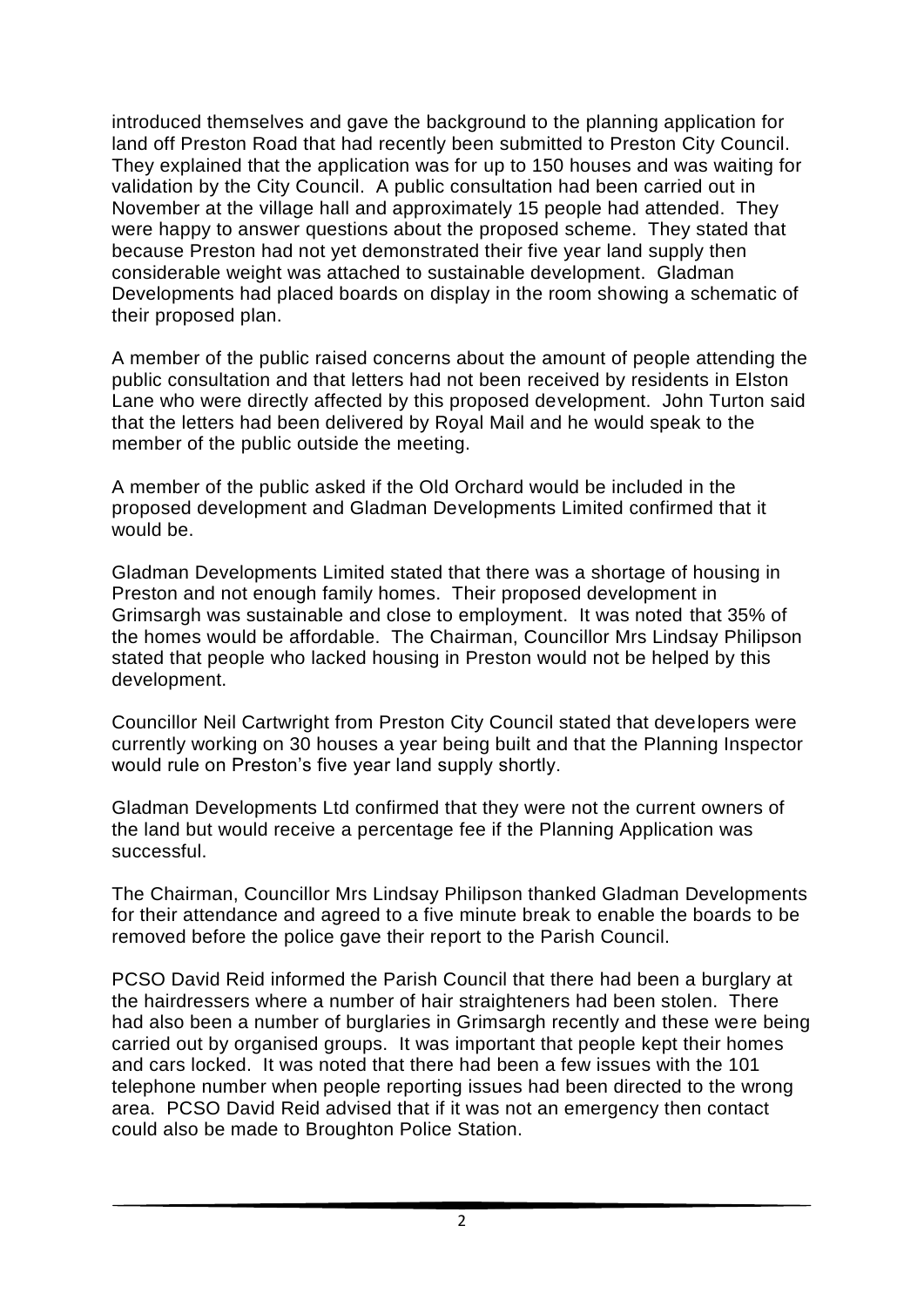PCSO David Reid also advised the Parish Council that he thought that CCTV in the village was a good idea and Councillor Dan Dewhurst asked if there had been any further word from the Police Commissioner with regard to the grant application and PCSO David Reid confirmed that there had been nothing further received. PCSO David Reid said he would find out if CCTV signs could be obtained from the police to warn people about cameras operating in the area.

Councillor Mrs Eileen Murray and the Chairman, Councillor Mrs Lindsay Philipson said they would also put information on the Parish Council Facebook and Website pages asking people to be vigilant and to keep their property safe.

Councillor David Reid also informed the Parish Council about the safety initiative that the Police had recently carried out with schools called Safety Town, where electric cars had been used with school children to outline the dangers of crossing the road and wearing seatbelts etc when travelling in vehicles.

The Chairman, Councillor Mrs Lindsay Philipson thanked PCSO David Reid for attending the meeting and then reconvened the meeting.

# **90. (14/15) Town and Country Planning Act, 1990**

There were no new Planning Applications for consideration at the meeting. However the Chairman, Councillor Mrs Lindsay Philipson reminded the Parish Council that we still had the opportunity to comment on the Preston City Centre Plan that had been deferred from the last meeting, but she explained that the consultation was based on the document being legal/sound and not about the detail. The Parish Council agreed not to make any comments on this City Centre Plan.

A brief discussion was held about the proposed Planning Application by Gladman Developments that had been discussed earlier at the meeting under Public Participation. It was agreed that Councillor Mrs Eileen Murray, Councillor Peter Burton and members of the Planning Sub-Committee as appropriate would work with local residents to formulate objections to this Planning Application. It was anticipated that the consultation letters from Preston City Council would be sent out shortly and it was noted that the Parish Council had already asked for additional time to consider this Planning Application and it would be discussed at our 8 January 2015 meeting.

# **Resolved**

1) That with regard to the consultation on the Preston City Centre Plan the Parish Council has no comments to make on this plan.

2) That with regard to the proposed Planning Application by Gladman Developments Limited for land off Preston Road, Grimsargh that Councillor Mrs Eileen Murray, Councillor Peter Burton and members of the Planning Sub-Committee as appropriate work with local residents to formulate objections to this Planning Application. It was noted that this would be considered by the Parish Council at their meeting in January 2015.

# **91. (14/15) Report of the Community Safety Working Group**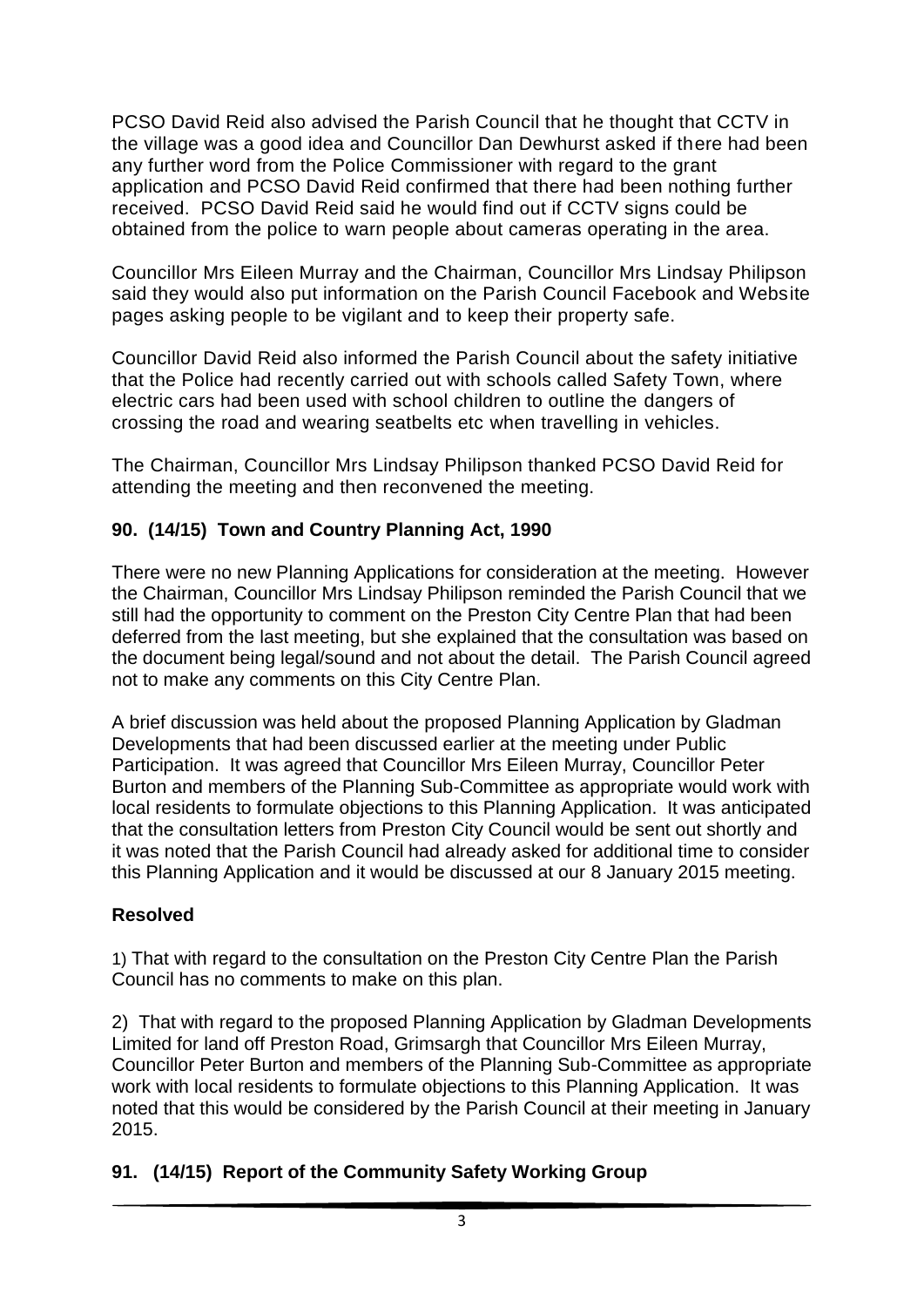Councillor Dan Dewhurst presented the report from the Community Safety Working Group. It was noted that the Group had applied for funding for the CCTV from the Police Commissioner but as yet had not received a reply. It was further noted that it was proving difficult for the Parish Council to apply for funding for the CCTV and the Working Group were therefore asking for the cost of the CCTV to be included in the Parish Council's budget for 2015/2016.

There was a discussion about the benefits of CCTV for the village and it was highlighted that there were still a number of issues to be resolved. In particular where the CCTV would be located and who would have responsibility for viewing the CCTV and its maintenance/data protection etc.

It was agreed that the estimated cost of the CCTV which was £1,700 should be added to the Parish Council's budget for 2015/2016 but a further report covering all the outstanding issues would be presented to the Parish Council for approval.

# **Resolved**

That the estimated cost of the CCTV (£1,700) should be added to the Parish Council's budget for 2015/2016 but a further report covering all the outstanding issues would be presented to the Parish Council for approval.

#### **92. (14/15) Update from Grimsargh Wetlands Working Group**

Councillor Mrs Eileen Murray gave an update to the Parish Council on the progress made on the Grimsargh Wetlands Project so far. This covered the meeting held between Councillor David Hindle, United Utilities and the tenant to discuss the final red edged plan for transfer to the Parish Council. The meeting between Councillor Mrs Eileen Murray and James Fish the land agent with regard to progressing the dowry and various actions covering insurance, searches and the setting up of a charitable trust. This was noted by the Parish Council.

With regard to the various documents and information that had been provided to the Parish Council and after discussion with a number of experts, Councillor Mrs Murray explained to the Parish Council that it was becoming increasingly likely that the Parish Council would have to engage an engineer to carry out an updated engineers report to consider issues such as the missing stone sets and collapsed metal fencing as well as structural issues. It was noted that the Clerk had obtained a possible contact for carrying out this work and Councillor Mrs Eileen Murray had made an initial approach and it was likely that this would be in the region of £2,000. Further details would be presented to the next meeting of the Parish Council.

It was noted that Councillor David Hindle had offered to conduct a guided walk on the wetlands on Sunday 25 January at 10.30 am and all members of the Parish Council who were interested in joining the walk should inform Councillor David Hindle.

#### **Resolved**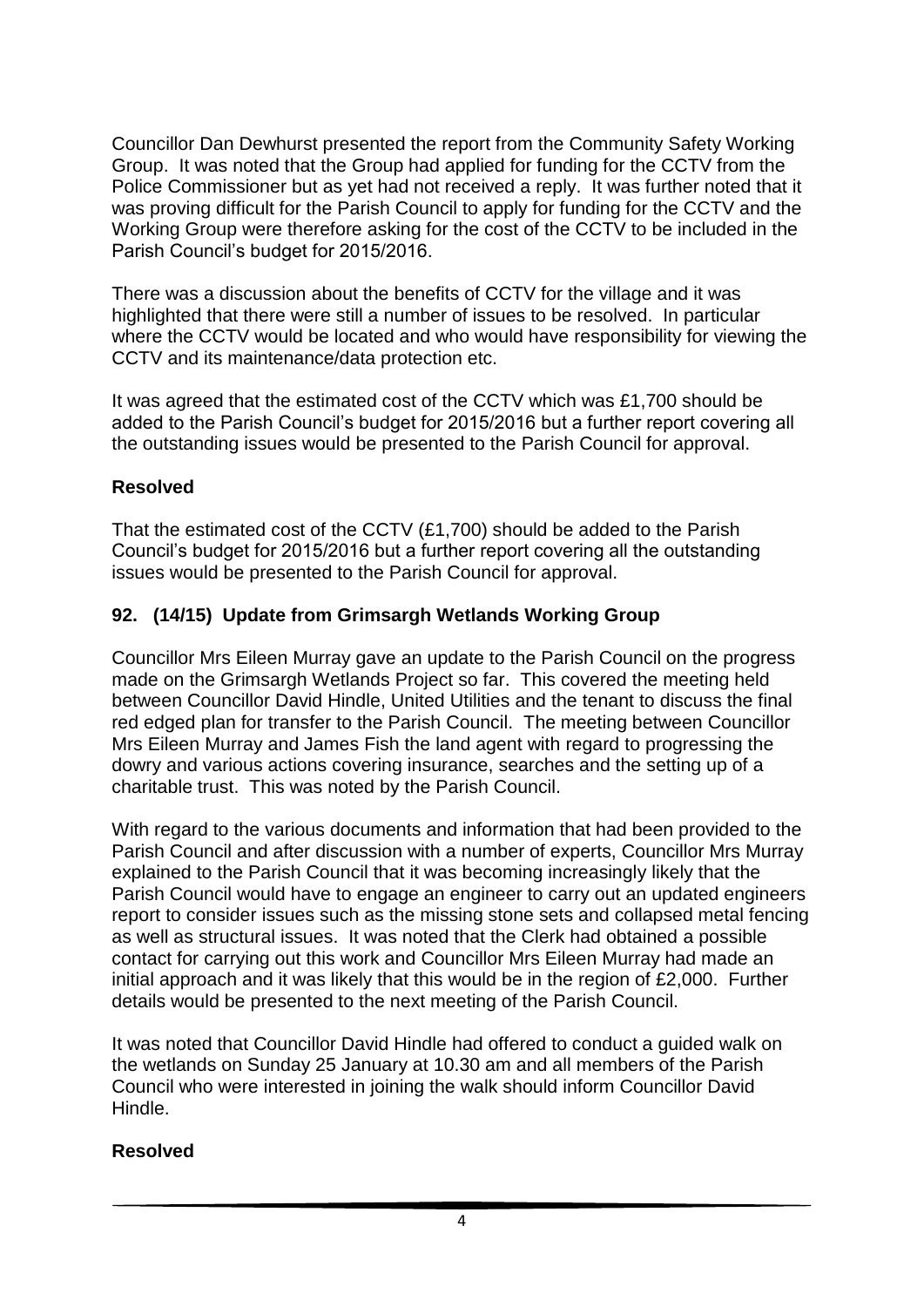That the report is received and noted.

# **93. (14/15) Grant Request – Grimsargh Toddlers**

(Councillor Mrs Eileen Murray and the Chairman, Councillor Mrs Lindsay Philipson both declared an interest in this item and left the meeting for the determination of this grant application).

Councillor Mrs Lynda Cryer as Vice-Chairman of the Parish Council took the Chair for consideration of a grant request from the Grimsargh Toddlers for a safety gate to be installed at the village hall. It was noted that the Toddlers were seeking a grant of £100 and they had submitted an application form, details/costings of their gate and a copy of their bank statement. These were circulated to the Parish Council.

It was agreed that a grant of £100 should be made to Grimsargh Toddlers for the purchase of a safety gate for the village hall. It was felt that if Grimsargh Toddlers cease to operate then the gate should be left at the village hall rather than being removed.

# **Resolved**

That a grant of £100 is awarded to Grimsargh Toddlers for the purchase of a safety gate at the village hall, and that the applicants should be asked to leave the gate at the village hall if they cease to operate.

Councillor Mrs Eileen Murray and Councillor Mrs Lindsay Philipson returned to the meeting.

# **94. (14/15) Feedback from LALC AGM/Training**

The Chairman, Councillor Mrs Lindsay Philipson gave feedback on the recent LALC AGM that she had attended at County Hall. She explained that there had been some interesting presentations on fracking and also by a representative from the Environment Agency on drainage. There had also been a long debate on membership fees resulting in an increase of fees for Parish Councils next year. Councillor Mrs Lindsay Philipson said she had also found the networking to be useful and the opportunity to speak to Lancashire County Council officers about issues in the Parish area including an update on the cycle path.

With regard to the Chairmanship training this had also been a useful session and had been professionally run by Bill Whittle.

# **Resolved**

That the report is received and noted.

# **95. (14/15) Financial Matters, approval of draft budget, banking and precept requirements for 2015/2016**

It was noted that we had an estimated £37,041.56 in the bank as at 1November 2014. (We were still awaiting the December bank statement).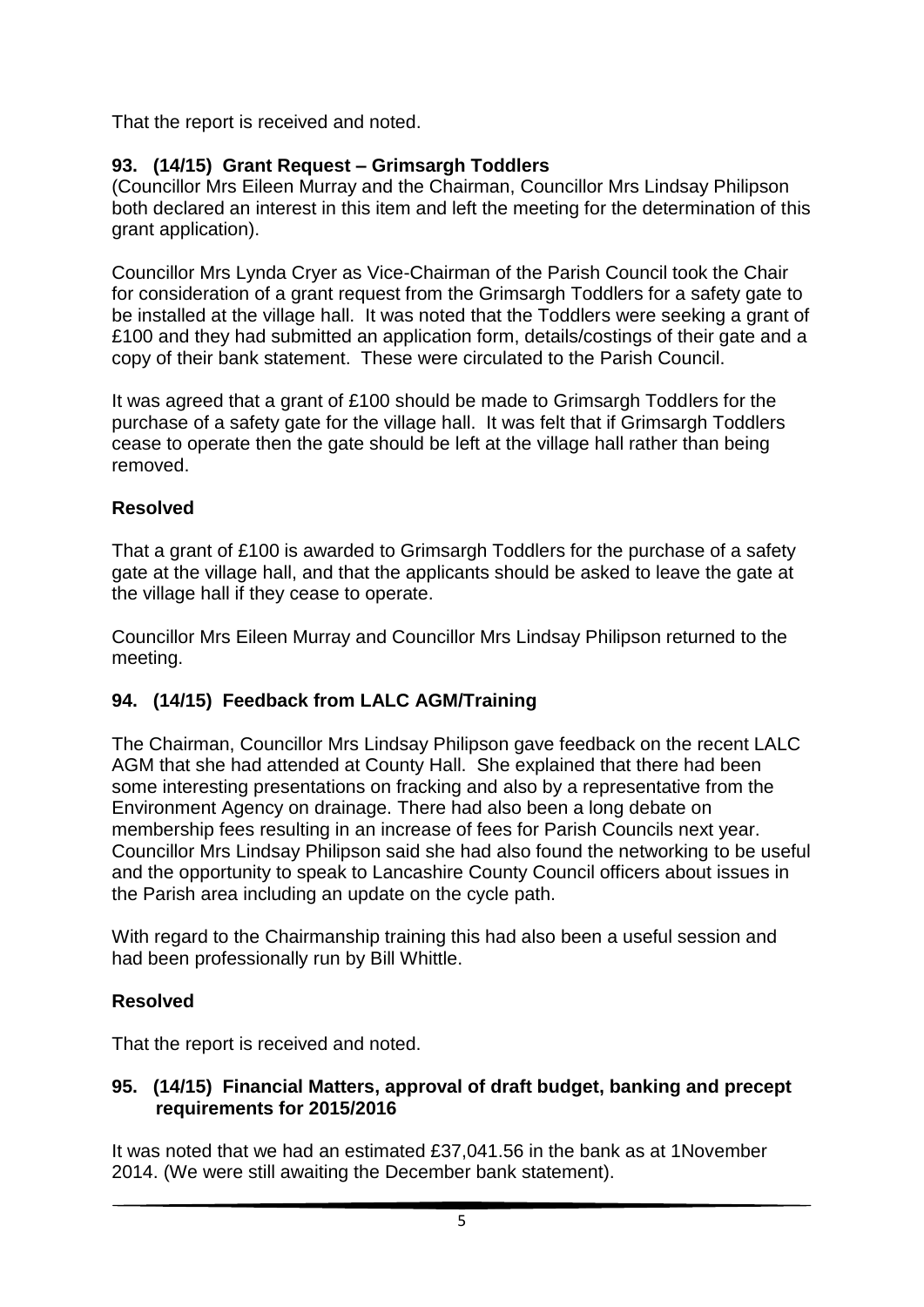The Parish Council gave consideration to the draft budget which had been circulated to the Parish Council. It was noted that there was a proposed increase in expenditure due to additional projects such as the wetlands and the CCTV as agreed earlier in the meeting. With the addition of £1,700 for CCTV, the budget as presented was unanimously agreed.

After discussion it was proposed by Councillor Mrs Eileen Murray that the precept for 2015/2016 should be increased to £26,800 (9.6%) and this was seconded by the Vice-Chairman, Councillor Mrs Lynda Cryer and unanimously agreed by all.

# **Resolved**

1) That, the following invoices be approved for payment:-

i) AVJ Design invoice for December newsletter - £440. (Cheque no 707).

ii) Sue Whittam – Clerk – 3, 10, 17 and 24 November = 4 weeks at £169.40 per week  $= £677.60$  (Cheque no 708).

iii) Adam Cooper – 55 hours at £12.25 per hour + materials £17 + VAT at 20% = £138.15 = total £828.90 (Cheque no  $709$ ).

iv) Grant to Grimsargh Toddlers £100 as agreed earlier at the meeting (Cheque no 710).

2) That the draft budget as now presented, subject to the addition of £1,700 for the CCTV is unanimously approved.

3) That the Parish Council gave consideration to their annual precept requirements for 2015/2016, taking into account the budget as presented above and agreed to increase the precept to £26,800.

# **96. (14/15) Feedback from Preston Area Committee (PAC)/Three Tier Forum**

Councillor Mrs Eileen Murray gave an update on the recent meetings of the Preston Area Committee and Three Tier Forum. An e mail had been circulated to the Parish Council outlining various issues including concerns about information put on Preston City Council's website about Planning Applications relating to resident's concerns. Preston Area Committee were going to ask Preston City Council to make all responses to planning applications available on their website, with names and addresses withheld), as was the practice in other neighbouring Local Authorities such as South Ribble and Wyre Borough Councils.

Concerns had also been raised about some of the debates at the LALC AGM and the representatives from PAC on the LALC Executive had been asked to raise this issue.